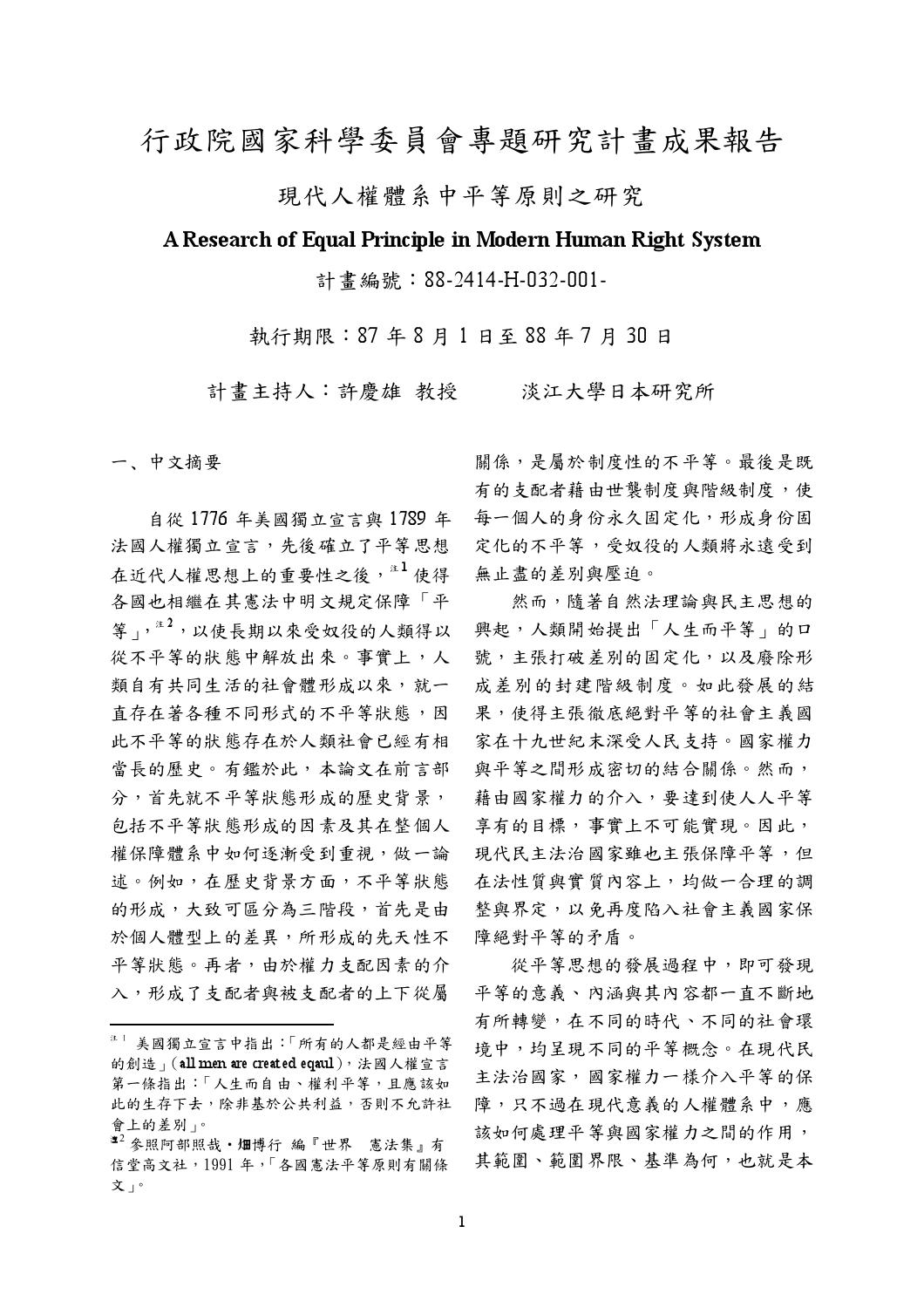論文所要探討的主要部分。

以下就各章節之論述,做一摘要整理。

第一章 基本概念的探討

在討論平等原則在現代人權體系中的 地位之前,首先必須釐清「平等」一詞的 基本概念。因為平等是涉及人權保障、憲 法解釋及憲法審判的基本原理,若不先釐 清其基本概念,即無法進一步探討其他部 分的人權保障。此章分為三部分,第一部 份為平等思想的源流及其歷史發展。第二 部分針對平等是一種「權利」(right),抑 或只是一種「原則」(principle)的爭議, 做一理論的探討。第三部分論述各種平等 概念之間的關係及其意義,藉由各種平等 概念之間的比較與闡釋,以更明確地勾勒 出平等在現代人權保障體系中所應展現的 面貌。

第二章 平等原則適用之範圍與對象

「平等」在現代基本人權體系中,在 意義與性質上,仍然是一個抽象的、不易 掌握的原則。因此,在實際的運作中,如 何適用平等原則來處理各種人權之間的問 題,便是一個非常複雜的課題。本章主要 在於探討平等原則適用的範圍與對象,藉 由從不同的層面,例如人權體系、國家權 力制度及私社會等三部份,來釐清平等原 則在適用時的界限。

第三章 平等原則之基準

平等既然是一種「比較」的概念,在 實際作用時,就必然會面臨比較之基準何 在的問題。例如,差異是否存在 (是否可 以比較)、判斷之主體與依據為何、對應的

手段與方式是什麼等,這些問題均歸結出 平等原則的處理,必須有「基準」。本章主 要從「區別」的概念來探討差別形成以及 「區別」對應方式的各種類型。最後探討 平等原則之衡量基準在司法審查中實際運 作的情形。此部分主要以美國30年代起逐 漸形成的「三階段審查基準」論為基礎。 分別探討各審查基準之間的意義及適用要 件。

第四章 各國平等概念與判例之探討

本章主要探討美日兩國平等保障原則 之形成及其發展。美日兩國早期均對國內 之少數民族存在有不平等對待的狀況,但 隨著民主自由、人權保障思想的興起,這 些對少數民族 (如美國的黑人,日本的部 落民與北海道愛奴族)的種種不平等待 遇,開始受到來自各方的質疑與關注。於 是各種為受壓迫者爭取基本權利的組織與 活動相繼而起,也因司法的訴訟產生不少 具有深遠影響力的判例。因此,藉由對這 些司法判例的探討,即可窺知平等保障原 則在近代人權保障體系中所具有的地位。

關鍵字:平等原則、人權保障、司法審查 基準

## Abstract

Since the Declaration of Independence (1776) and the Declaration of the Rights of Man and the Citizen (1789), the ideal and significance of "Equality" has been taken for hundreds of years. And in order to release enslaved people from the unequal conditions, such an ideal has been enacted into constitutions of many countries.

Due to the long-period history of the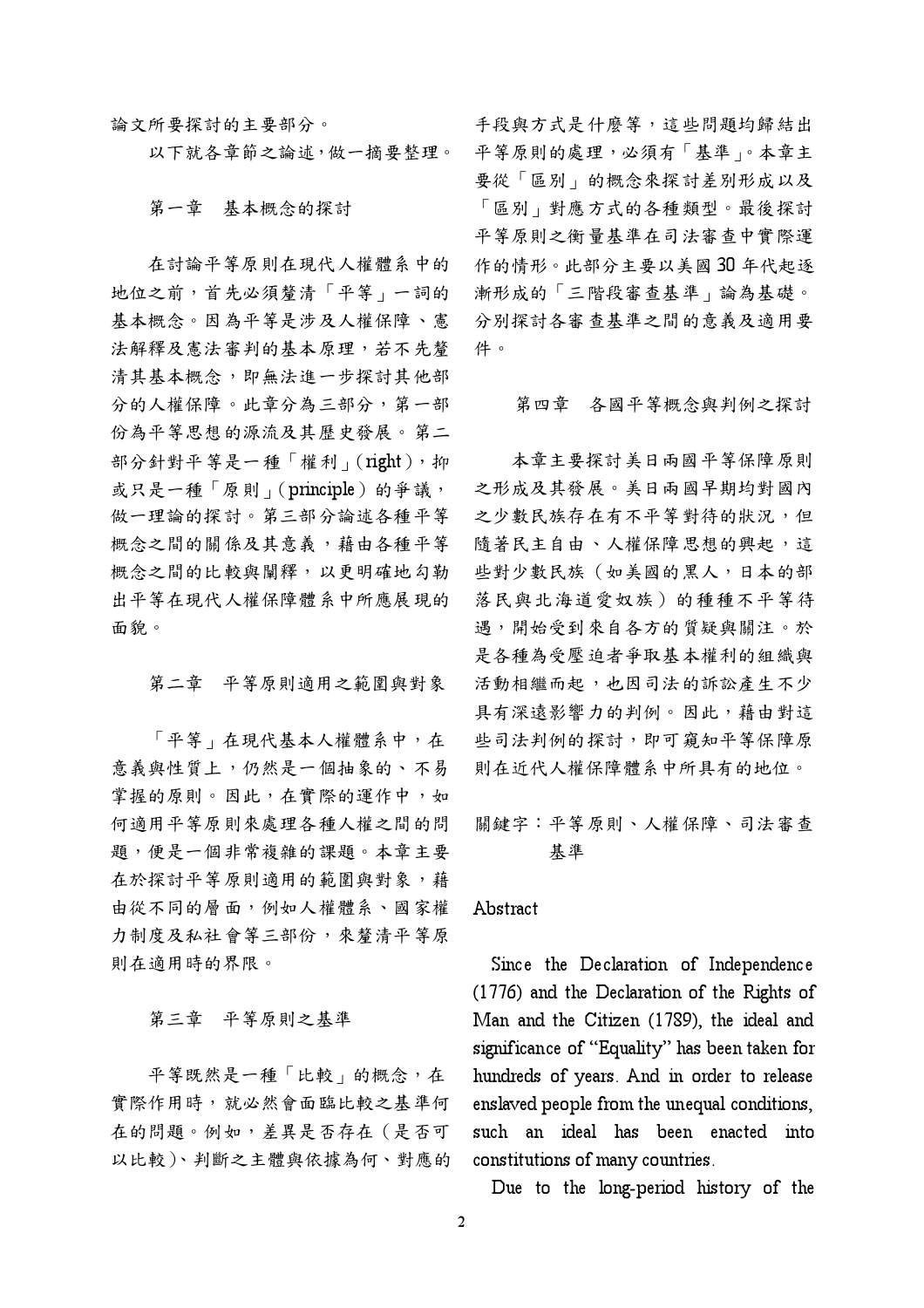unequal conditions, this essay begins with discussing historical background of different forms of unequality, including their forming factors and the process of how such a principle gradually takes an important part in the entire human right protection system. For hundreds of years, most people have been treated unequally. Basically speaking, there are three steps that should be mentioned: the first is "the congenital unequality;" "the systematic unequality" is the second, Finally, by means of hereditary and class system, it became impossible for the oppressed people to reverse their positions.

However, with the rise of nature law and democracy theory, the assertion "men are created equal" is stated to unlock the chain of "fixed discrimination" and to abolish feudal system which has caused the partiality and discrimination. And such an assertion is no longer the expression of a noble demand, but protected more effectively.

Modern democratic nations also advocate the protection of "Equality", but on the other side, rational modification and limit should be emphasized, lest we should run into a predicament of protecting "Absolute Equality". During the developing process of "Equality," its meanings and contents change with the different ages and societies. national power Nowadays, inevitably intervenes the operating process of equality protection, but the most important problem is how to deal with and balance the relationship between "Equality Protection" and "National Power," including their limits, standards, etc. so that human rights can be protected in a reasonable way. And all these problems concerned will take the main part in this research paper.

Keywords: Human rights, Equal Principle

#### 二、緣由與目的

二十世紀末的台灣,隨著解除戒嚴、 報禁及黨禁等開放措施,近年來並進行政 府體系的改革,使得台灣逐漸展現出一個 民主法治社會應有的特質。不過,在人權 保障領域,仍有不足之處,甚至時常出現 似是而非、扭曲人權保障理念的言論與現 象。有鑑於此,本論文即針對人權保障體 系中「平等原則」的基礎概念與實際作用 等方面,做一詳盡的研究,希冀能藉由釐 清「平等原則」之本質,引介並探討相關 學說理論,為台灣人權保障的研究,提供 參考。

### 三、結果與討論

本論文主要以「平等原則」之討論為 核心。針對「平等原則」所涉及的各個層 面,做一檢討。事實上,在人類生活的各 領域,均無可避免會面臨到「平等」的問 題,這可以從兩個面向來看:其一是有關 各種人權之間的調整問題,例如言論、信 仰、經濟等自由權與社會權的平等保障。 其二是有關國家權力與制度方面,主要為 立法、行政、司法三個層面所牽涉到平等 保障的部分。

在實際的作用上,在三階段司法審查 基準的論述中,可知:由於不同的基準, 均有造成傾向「合憲」或傾向「違憲」的 不同結果,此時即應衡量人權保障的不同 類型,例如本質性人權、非本質性人權與 準本質性人權,來適用不同的審查基準, 如此才能更加確實地保障人權。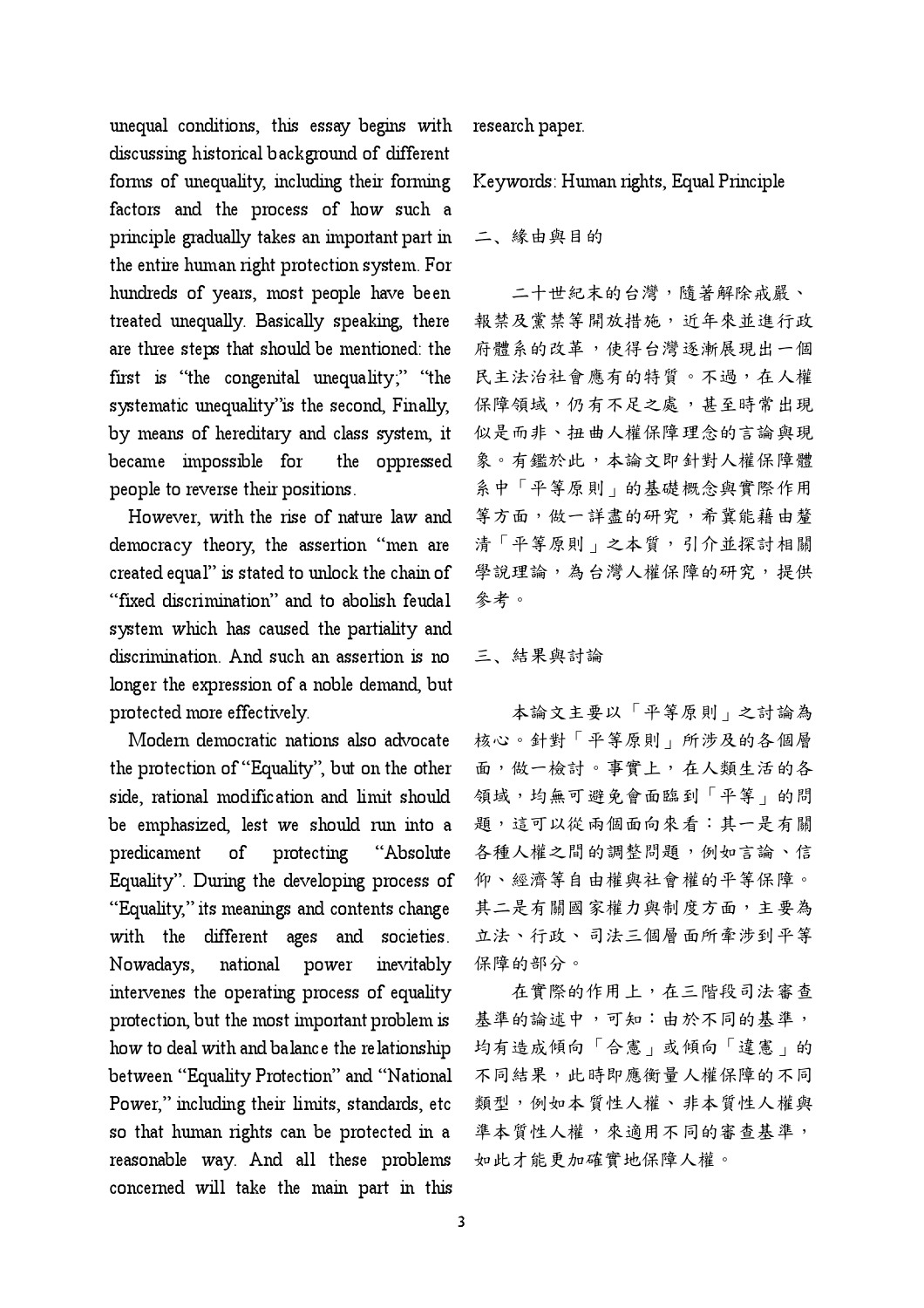四、計畫成果自評

本論文主要之成果在於以現代人權保 障體系之觀點,進一步探討平等原則在人 權體系中的作用。更重要者是平等原則在 現代國家權力制度中,如何運作,特別是 在司法作用方面。因為有關平等原則的合 理運作,如果只是藉由國會立法拘束權力 的手段,來確保平等狀態,常會因多數決 原理、政治壓力等的因素,而無法達到「平 等<sub>1</sub>的要求。因此,司法審查作用的介入, 將可以合法性、合理性的角度,積極的排 除差別,以維護平等。故有關司法介入的 界限、違憲審查之基準、憲法解釋等,都 是探討平等問題不可或缺的部分。而這一 部份在本論文中,均有進一步詳盡的論述 與釐清,此乃本論文之成果所在。

- 五、參考文獻
- 1.Hobbes 著,水田洋·田中浩譯「 《國家》,第十三章『世界 大 思想13」,河出書房,1966年
- 2. Locke 著, 鵜飼信成譯『市民政府論』岩 波書店, 1968年
- 3. Rousseau 著, 桑原武夫 · 前川貞次郎譯 『社會契約論』 岩波書店, 1954年
- 4. 小林善彥譯「人間不平等起源論」,『ル ソ』(世界名著30),1966年
- 5. 川添利幸『憲法保障 理論』尚學社, 1986年
- 6. 土居靖美『 憲法 司法審查基 準 研究』 嵯峨野書院, 1985年
- 7. 户松秀典『平等原則 司法審查』有斐 閣,1990年
- 8. 中谷 實編著 『憲法訴訟 基本問題』 法曹同人出版,1989年
- 9. 中村睦男、秋山義昭、千葉卓編著『教 材憲法判例 (第2版)』北海道大學刊行 會,1988年
- 10. 中村睦男·常本昭樹『憲法裁判50年』 悠悠社,1997年
- 11. 内野正幸「法律 違憲審查 舉 證責任」,芦部信喜還曆紀念論文集 『憲法訴訟 人権 理論』有斐閣, 1985年
- 12. 户松秀典『立法裁量論』, 有斐閣, 1993 年
- 13. 本田喜代治·平岡昇譯『人間不平等起 源論』岩波書店, 1973年
- 14. 田上穰治『憲法事典』青林書院, 1984 年
- 15. 阪本昌成『憲法理論Ⅱ』, 成文堂, 1994 年
- 16. 杉原泰雄編 『憲法思想』勁草書房, 1989年
- 17. 杉原泰雄等編『和平 國際協調 憲 法學』(深瀨忠一教授退官紀念)勁草 書房,1990年
- 18. 佐藤幸治等合著『 憲 法』,1994年
- 19. 芦部信喜編『憲法 II 人權 (1)』有斐 閣,1985年
- 20. 杉原泰雄編 『憲法學 基礎概念Ⅱ』 勁草書房, 1983年
- 21. 佐佐木惣一「法的平等 權利 生活規 制無差別 權利,,『憲法學論文選  $(-)$ 』, 有斐閣, 1956年
- 22. 佐佐木惣一『日本國憲法論』,有斐閣, 1976年
- 23. 芦部信喜編『講座憲法訴訟 (第2卷)』 有斐閣,1987年
- 24. 初宿正典『憲法2(基本權)』成文堂, 1996年
- 25. 初宿正典編著『基本判例·憲法 25 講』 成文堂,1993年
- 26. 佐藤幸治等著『 憲 法』有斐閣,1994年 27. 芦部信喜『 憲法判例』有斐
- 閣, 1998年 28. 君塚正臣「性差別 合眾國最
- 高裁判所一中間審查基準 再檢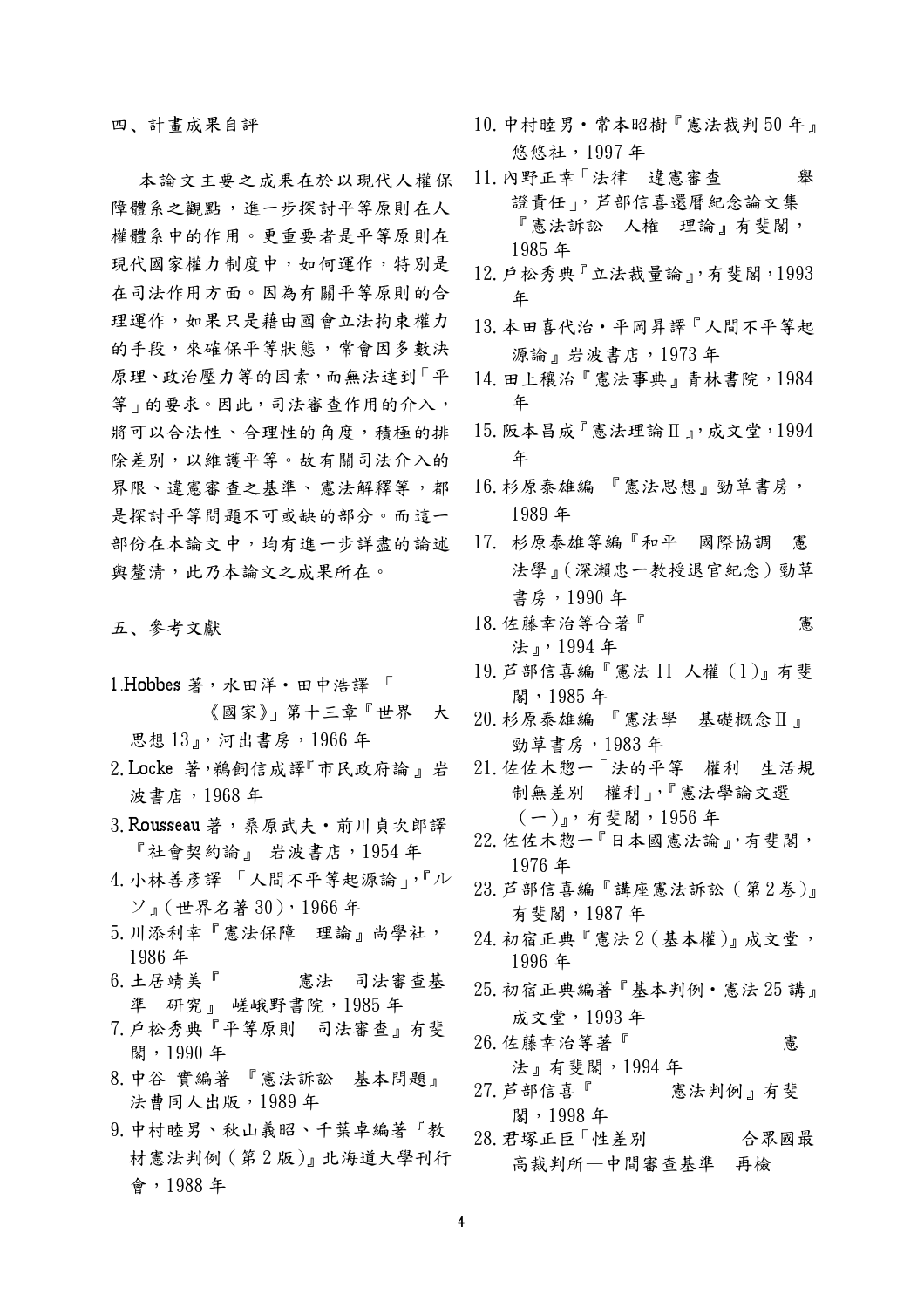討一」,『阪大法學』(1991年)41卷1 號 29. 近畿大學比較法·政治研究所編譯『平 等權 関 資料集(一)— 大學出版局,1977年 30. 近畿大學比較法·政治研究所編『平等 權 関 資料集 (二) 一国連、  $\bullet$ 連 中心 一』 近畿大學出版局,1978年 31. 阿部照哉 · 博行 編『世界 憲法集』 有信堂高文社,1991年 32. 阿部照哉·野中俊彦『平等の権利』法 律文化社,1984年 33. 阿部竹松『 政治制度』勁草 書房,1993年 34. 岩永健吉郎譯,「 ,,『世界 名著 33』 中央公論社, 1975年 35 東京大學社會科學研究所編『基本的人 権2歷史 I』東京大學出版會, 1971 年 36. 松井茂記『二重 基準論』有斐閣, 1994 年 37. 長谷部恭男『憲法』新世社,1997年 38. 長谷部恭男編著『現代 憲法』日本評 論社, 1995年 39. 長谷川正安編 『現代人權論〔公法學 研究 (1)〕』法律文化社, 1982年 40. 長谷川正安『部落問題 問題 日本國 憲法』部落問題研究所,1995年 41. 南原繁 『政治理論史』, 東京大學出版 會,1985年 42. の博行『 政治 連邦最高裁判 所』有信堂高文社,1992年 43. 原田鋼 『西洋政治思想史』, 有斐閣, 1985年 44. 浦部法穗等編『現代憲法講義〔演習 編]」,法律文化社,1989年 45. 宮沢俊義 『憲法Ⅱ』有斐閣, 1974年 46. 管野喜八郎 『論爭憲法·法哲學』木

鐸社, 1994年

- 47. 許慶雄『憲法講義』知英文化出版,1999 年4月
- 48. 許慶雄 社會權論』,眾文圖書,1992 年
- 49. 許慶雄「人權的調整與效力之研究」, 『現代國家與憲法』月旦出版社,1997 年
- 50. 塚本重賴『 憲法研究』酒井書 店, 1985年
- 51. 現代憲法研究會編『現代國家 憲法 原理』有斐閣,1983年
- 52. 崛 豐彥等譯, 『政治學原理』勁草書 **房,1981年9月**
- 53. 奥平康弘 『憲法Ⅲ 憲法 保障 権 利』有斐閣,1993年
- 54. 横坂健治 『憲法 理念 現實』, 北樹 出版,1988年
- 55. 樋口陽一 編著『講座·憲法學3,權利 保障」,日本評論社,1994年
- 56. 樋口陽一等編『現代立憲主義 展開 (上)』(芦部信喜古稀紀念集),有斐 閣,1993年
- 57. 橋本公亘 『基本的人權』(憲法·行 政法研究 I), 有斐閣, 1975年
- 58. 橋本公亘 · 和田英夫編『現代法 國 家』,岩波書店,1972年
- 59. 鵜飼信成『司法審查 人権 法理』, 有斐閣,1984年

參考判例:

- 1. Adarand Constructors, Inc. V. Pena, 515 U.S. 200(1995)
- 2. Ashwander V. Tennessee Valley Authority. 297 U.S. 288(1936)
- 3. Brown V. Board of Education (I), 347 U.S. 483(1954)
- 4. Bakke V. Regens of University of California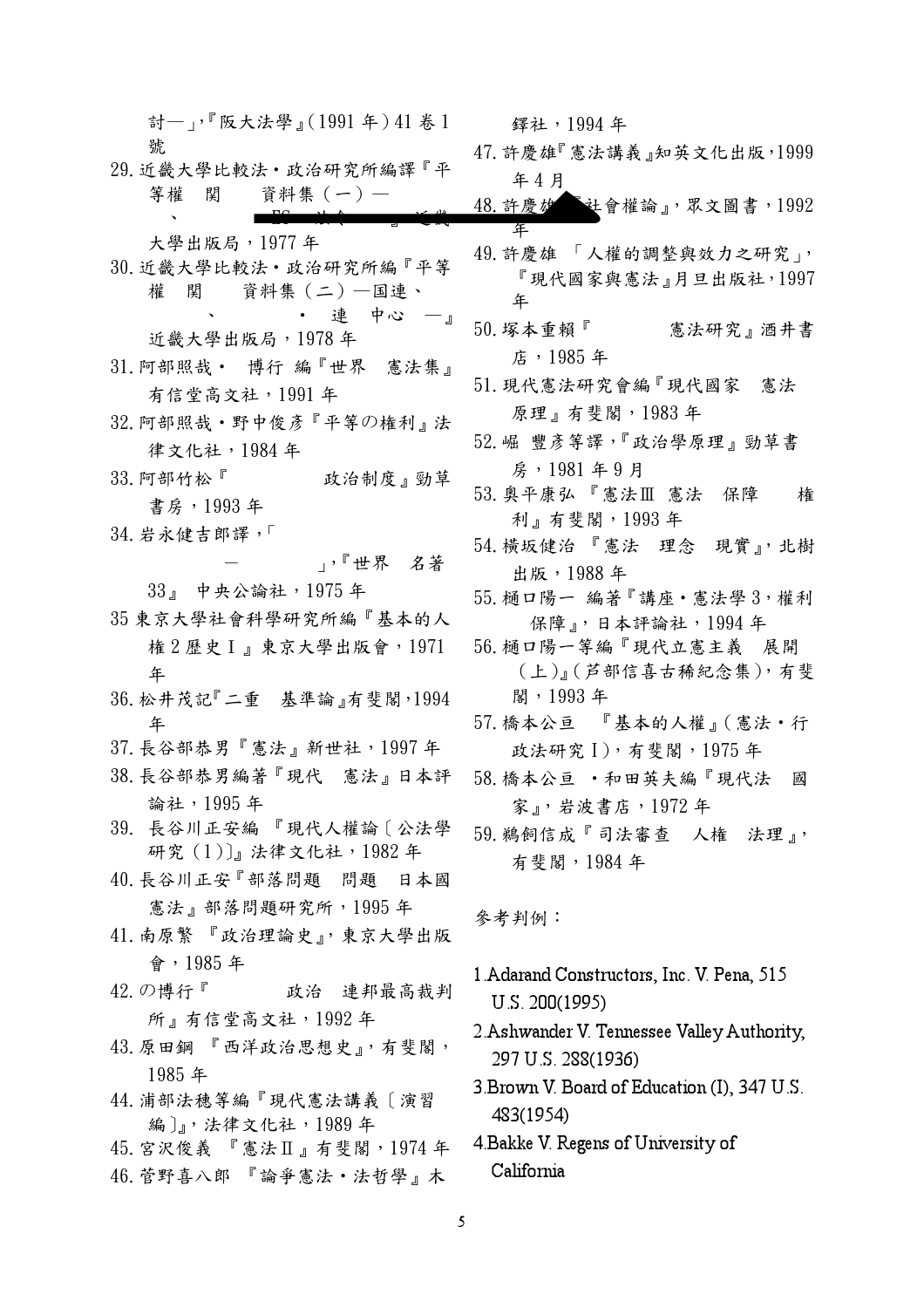5.Baker V. Carr, 369 U.S. 186(1969) 6.Brown V. Board of Education,347 U.S. 7.City of Cleburne V. Cleburne Living Center, 473 U.S.432(1985) 8.Craig V. Boren,n 429 U.S. 190(1976) 9.City of Richmond V. J. A. Croson Co., 488 U.S. 469(1989) 10.Civil Right Cases 109 U.S. 3(1883) 11.Colegrove V. Green, 328 U.S. 549(1946) 12.Douglas V. California, 372 U.S. 353(1963) 13.Edwards V. California, 314 U.S. 160(1941) 14.Frontiero V. Richardson, 411 U.S. 677(1973) 15.Graham V. Richardson, 403 U.S. 365(1971) 16.Griffin V. Illinois, 351 U.S. 12(1956) 17.Grovey V. Townsend 295 U.S. 45(1935) 18.Giles V. Harris 189 U.S. 475(1903) 19.Guinn V. United States 288U.S.347(1915) 20.Harper V. Virginia Board of Election, 383 U.S. 663(1966) 21.James V. Baunman 190 U.S. 127(1903) 22.Kidd V. McCanless, 292 S.W 2d 40(Tenn.1956) 23.Kidd V. McCanless, 352 U.S. 920(1956) 24.Lindsley V. Natural Carbonic Gas Co., 220 U.S.61(1911) 25.Levy V. Louisiana, 391U.S. 68(1968) 26.Labine V. Vincent, 401 U.S. 532(1971) 27.Lassiter V. Northampton 360U.S. 45(1959) 28.McLaurin V. Oklahoma State Regents, 339U.S. 637(1950) 29.Missouri ex rel. Gaines V. Canada, 205 U.S. 337(1938) 30.Marbury V. Madison, Cranch, 5 U.S. 137 (1803)

31.Michael M. V. Superior Court, 453 U.S.464(1981)

32.Nixon V. Herdon 273 U.S.536(1927)

33.Nixon V. Condon 286 U.S. 73 (1932)

- 34.Nijole V. Benokraitis & Joe R. Feagin, " Affirmative Action and Equal Opportunity: Action", Inaction, Reaction (1978)
- 35.Plessy V. Ferguson. 163 U.S. 537(1896)
- 36.Powell V. Pennsylvania, 127 U.S.678,687(1888)
- 37.Rostker V. Goldberg, 453 U.S. 57(1981)
- 38.Reed V. Reed, 404 U.S.71(1971)
- 39.Reynold N. Sims, 377 U.S. 533(1964)
- 40.Sweatt V. Pinter, 339U.S.629(1950)

41.Shapior V. Thompson, 394 U.S. 618(1969)

- 42.Slaughter-House Cases 16 Wall 36 (1873)
- 43.Smith V. Allwright 321U.S. 649(1944)
- 44.Trimble V. Gordon, 430 U.S. 762(1977)
- 45.Terry V. Adams 345 U.S. 461(1953)
- 46.United States V. Carolene Products Co., 304 U.S. 144(1938)
- 47.United States V. Gruikshank 92 U.S. 43 (1875)
- 48.United States V. Harris 106 U.S. 629(1872)
- 49.United States V. Classic 313 U.S. 299(1941)
- 50.Weber V. Aetna Casualty &Surety Co., 406 U.S.  $164(1972)$
- 51.Williams V. Mississippi 170 U.S.213(1898)
- $52.$  最高裁判所大法廷判決,昭和48年4 月4日,刑集 27卷3號 265頁
- $53.$  最大判昭和  $51 4 4 1 1 1 5 5$ 集  $30 1 3$ 號 223頁
- 54. 最大判昭和60年7月17日民集39卷5